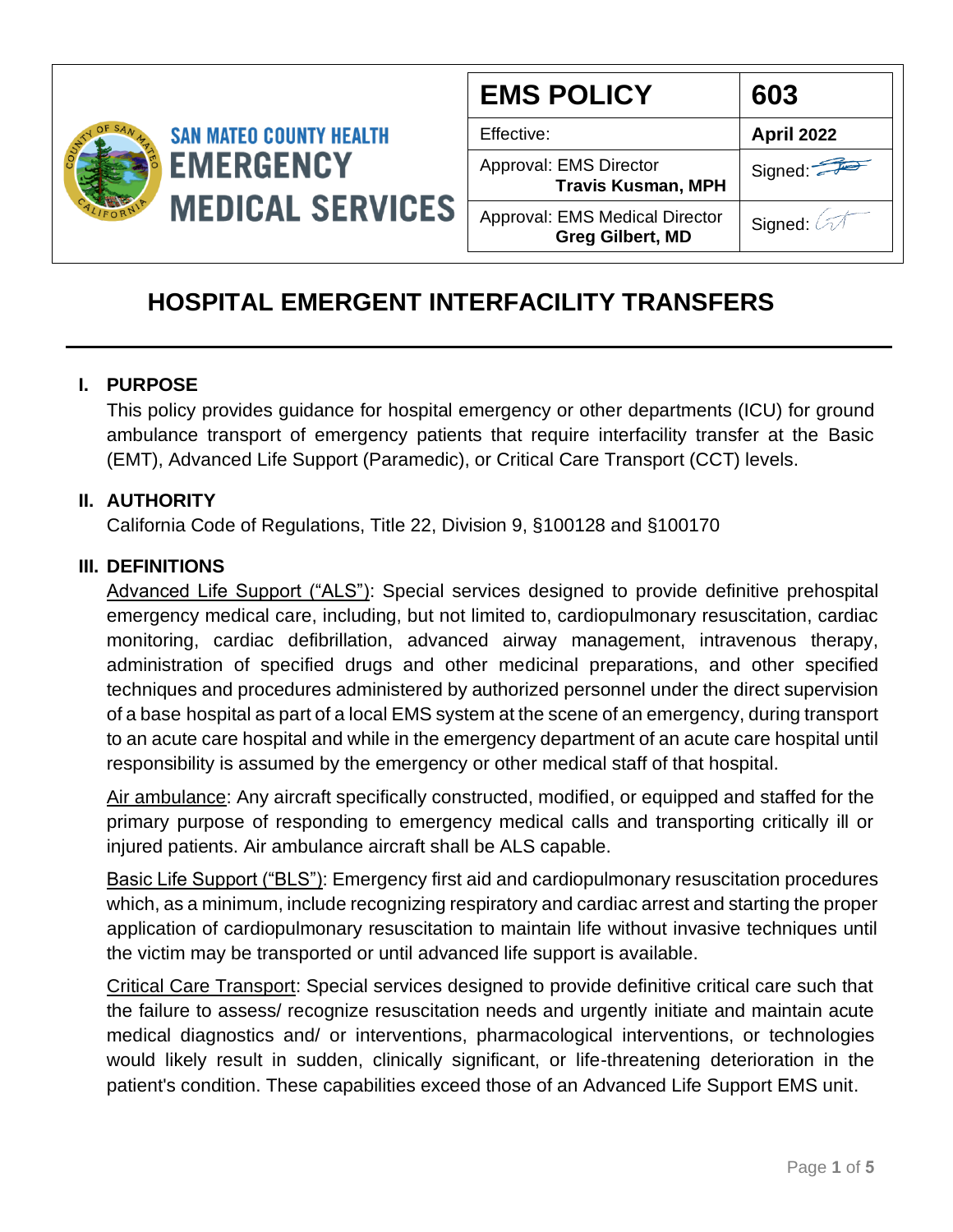|                                             |                                | <b>EMS POLICY</b>                                         | 603               |
|---------------------------------------------|--------------------------------|-----------------------------------------------------------|-------------------|
|                                             | <b>SAN MATEO COUNTY HEALTH</b> | Effective:                                                | <b>April 2022</b> |
| <b>EMERGENCY</b><br><b>MEDICAL SERVICES</b> |                                | Approval: EMS Director<br><b>Travis Kusman, MPH</b>       | Signed:           |
|                                             |                                | Approval: EMS Medical Director<br><b>Greg Gilbert, MD</b> | Signed:           |

Emergency Medical Services Agency ("LEMSA") [or "Agency"]: The San Mateo County EMS Agency is designated as the Local Emergency Medical Services Agency (LEMSA) and is statutorily charged with primary responsibility for administration and medical control of emergency medical services in San Mateo County.

## **IV. POLICY**

- A. All transfers shall comply with State and Federal laws.
- B. Paramedic/ 9-1-1 system personnel may be used to transport patients ONLY as a last resort when alternative forms of transportation are unavailable, or when the delay in obtaining alterative transport would pose an imminent threat to the patient's health. Hospital personnel accessing the EMS system for transfers shall note that by accessing the EMS system, they may deplete the EMS resources of their local community.
- C. Interfacility transfers utilizing Paramedic/ 9-1-1 system personnel remain under San Mateo County LEMSA medical direction and control.
- D. Paramedic/ 9-1-1 system units are staffed with two personnel: Typically, one paramedic, and one EMT.
- E. Unstable patients shall be transferred only when the reason for the transfer is to medically facilitate the patient's care. The transport of the patient must have the concurrence of both the transferring and receiving physicians that the transfer is appropriate.
- F. The sending physician is responsible for determining the appropriate level of transport required.
- G. The sending physician is responsible for making arrangements for the receipt of the patient by another physician at the receiving facility.
- H. The sending physician or designee shall contact the appropriate dispatch center to arrange for transport.
- I. The sending physician or designee shall provide a verbal report and transfer documents to the arriving ambulance crew. Transfer documents must include the names of the sending and receiving physician.
- J. For patients requiring emergency transfer, specifically those needing immediate care or intervention at a higher level of care receiving hospital (e.g., critical trauma, STEMI, or stroke):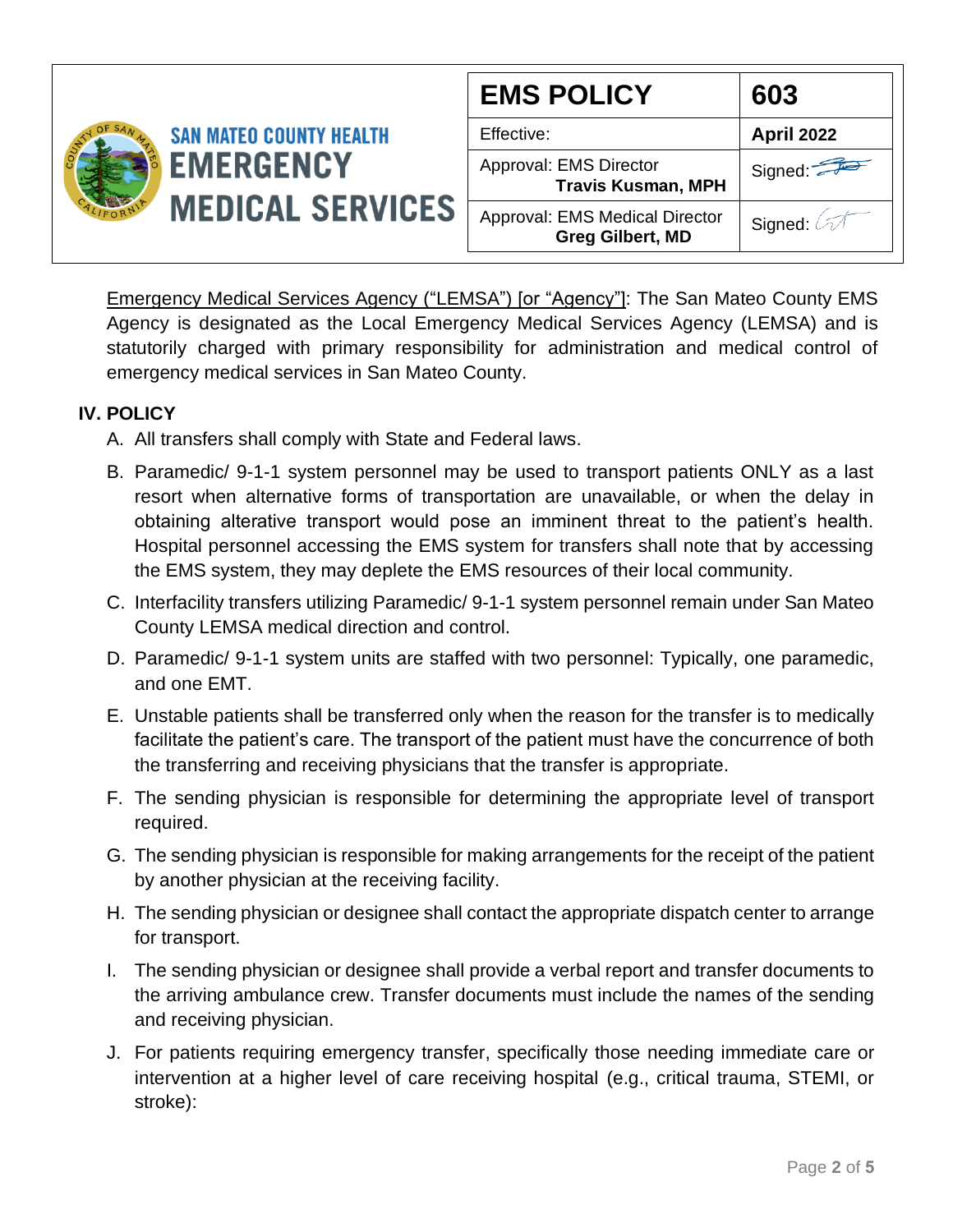

| <b>EMS POLICY</b>                                         | 603               |
|-----------------------------------------------------------|-------------------|
| Effective:                                                | <b>April 2022</b> |
| Approval: EMS Director<br><b>Travis Kusman, MPH</b>       | Signed:           |
| Approval: EMS Medical Director<br><b>Greg Gilbert, MD</b> | Signed: 4         |

- 1. Ensure the indication for use is appropriate. Emergency ambulance transport utilizes 9-1-1 resources and is reserved for truly emergent cases;
- 2. Activate 9-1-1 to request Interfacility Emergency Response;
- 3. Arrange transfer of the patient with the receiving physician;
- 4. Assess patient needs prior to the transport to determine if the patient needs exceed the paramedic scope of practice. If the care required during transport is beyond the paramedic scope of practice, hospital staff and/or equipment shall be provided by the transferring hospital and accompany the patient (e.g., if IV pump needed, blood transfusion in progress, management of paralytic agents for intubated patient);
- 5. Prepare transfer records for the arriving ambulance crew. The ambulance will generally arrive within thirteen (13) minutes of request and patient, paperwork, staff and equipment should be ready for transport by the time the ambulance arrives. Records which are not time sensitive or critical to immediate ongoing treatment of the patient may be faxed, emailed, or alternatively delivered to the receiving facility. If the transfer is delayed once the ambulance arrives on scene, the 9-1-1 ambulance may be reassigned to other emergency needs.
- 6. The 9-1-1 ambulance crew will arrive at the Emergency Department (ED). If the patient is being transferred from a location other than the ED, a hospital representative shall meet the responding ambulance crew immediately upon arrival, escort prehospital personnel to the patient's location, remain with the crew, and escort the crew back to the ED.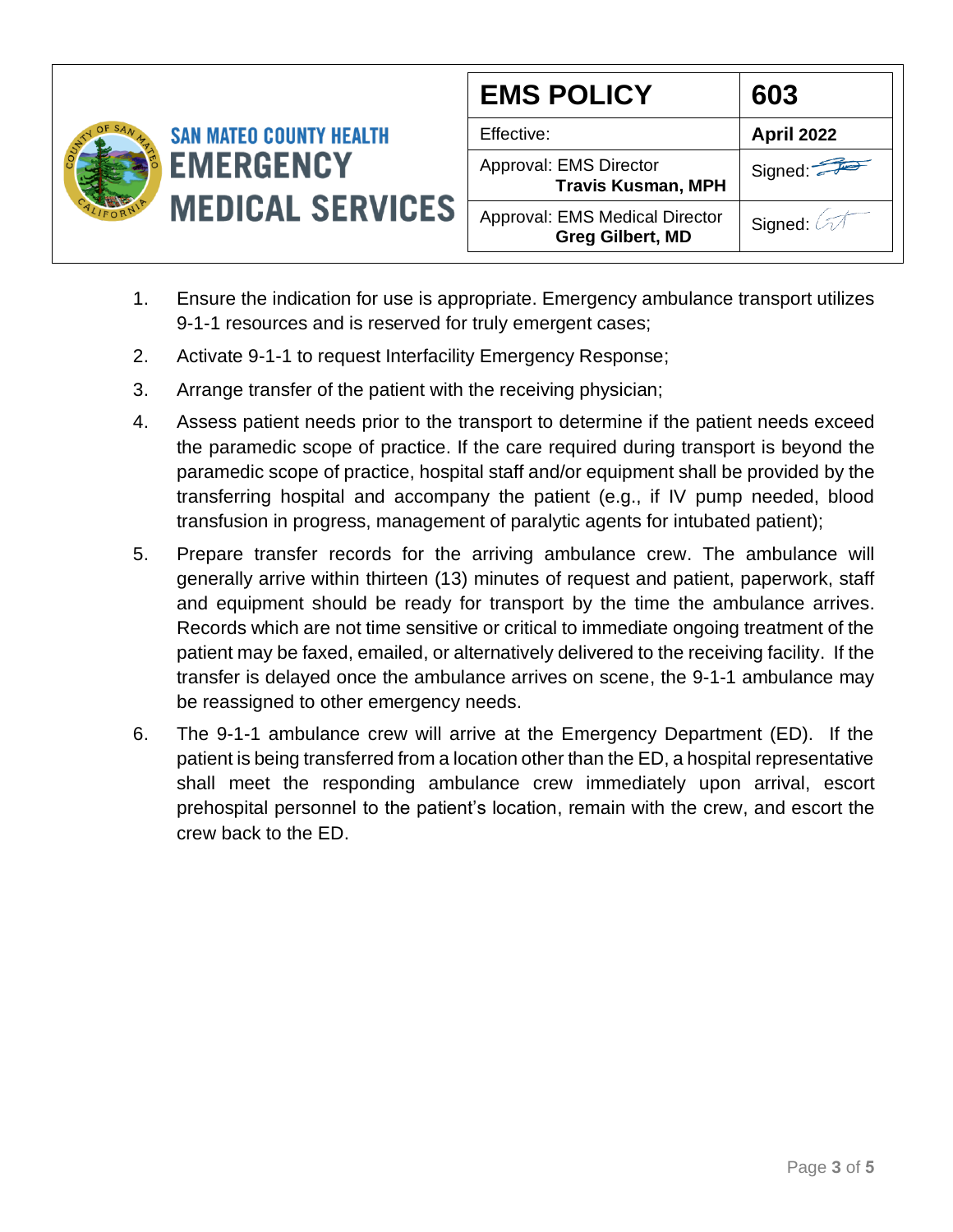

| <b>EMS POLICY</b>                                                | 603                          |
|------------------------------------------------------------------|------------------------------|
| Effective:                                                       | April 2022                   |
| Approval: EMS Director<br><b>Travis Kusman, MPH</b>              | Signed:                      |
| <b>Approval: EMS Medical Director</b><br><b>Greg Gilbert, MD</b> | Signed: $\oslash\mathcal{A}$ |

## **V. LEVELS OF CARE FOR AMBULANCE TRANSPORT**

| <b>Type of Transport</b>                                                                               | <b>Patient Needs</b>                                                                                                                                                                                                                                                                         |                            | <b>Scope of Practice</b>                                                                                                                                                                                                                                                                                                                             | <b>Contact</b> |
|--------------------------------------------------------------------------------------------------------|----------------------------------------------------------------------------------------------------------------------------------------------------------------------------------------------------------------------------------------------------------------------------------------------|----------------------------|------------------------------------------------------------------------------------------------------------------------------------------------------------------------------------------------------------------------------------------------------------------------------------------------------------------------------------------------------|----------------|
| 9-1-1 Advanced Life<br><b>Support (Paramedic)</b><br><b>Interfacility</b><br><b>Emergency Transfer</b> | Emergency intervention or<br>evaluation not available at the<br>sending hospital (e.g., critical<br>trauma, STEMI, stroke, obstetric<br>care for active labor where birth is<br>not imminent). May include neuro<br>and vascular patients transported<br>directly to an OR/intervention lab. | 1.<br>3.<br>4.<br>5.<br>6. | Advanced airway (ETT<br>and King);<br>2. Administer and adjust IV<br>fluids including: Glucose,<br>isotonic saline, lactated<br>ringers, and those<br>containing potassium;<br>ECG monitoring;<br>Defibrillation and<br>synchronized<br>cardioversion:<br>Monitoring of water-<br>sealed chest tube;<br><b>Administration of ACLS</b><br>medications | $9 - 1 - 1$    |

| <b>Type of Transport</b>                            | <b>Patient Needs</b>                                                                                                                                                                                          | <b>Scope of Practice</b>   | <b>Contact</b>                               |
|-----------------------------------------------------|---------------------------------------------------------------------------------------------------------------------------------------------------------------------------------------------------------------|----------------------------|----------------------------------------------|
| <b>Critical Care</b><br><b>Transport with RN</b>    | Advanced care for patients with<br>complex medical care<br>needs as determined by the<br>transferring physician and the<br>ambulance agency. May include<br>pediatric and obstetric patients.                 | <b>Critical Care RN</b>    | Contact<br>ambulance<br>service directly     |
| <b>Air Ambulance</b>                                | RN/Paramedic level of care for<br>patients with complex<br>medical care needs when the<br>receiving hospital is<br>distant and time is a critical factor.<br>May include pediatric and<br>obstetric patients. | Critical Care RN/Paramedic | Contact air<br>ambulance<br>service directly |
| Non-emergency<br><b>Basic Life Support</b><br>(EMT) | Scheduled transport of patients<br>who require a basic level of care.                                                                                                                                         | <b>EMT</b>                 | Contact<br>ambulance<br>service directly     |